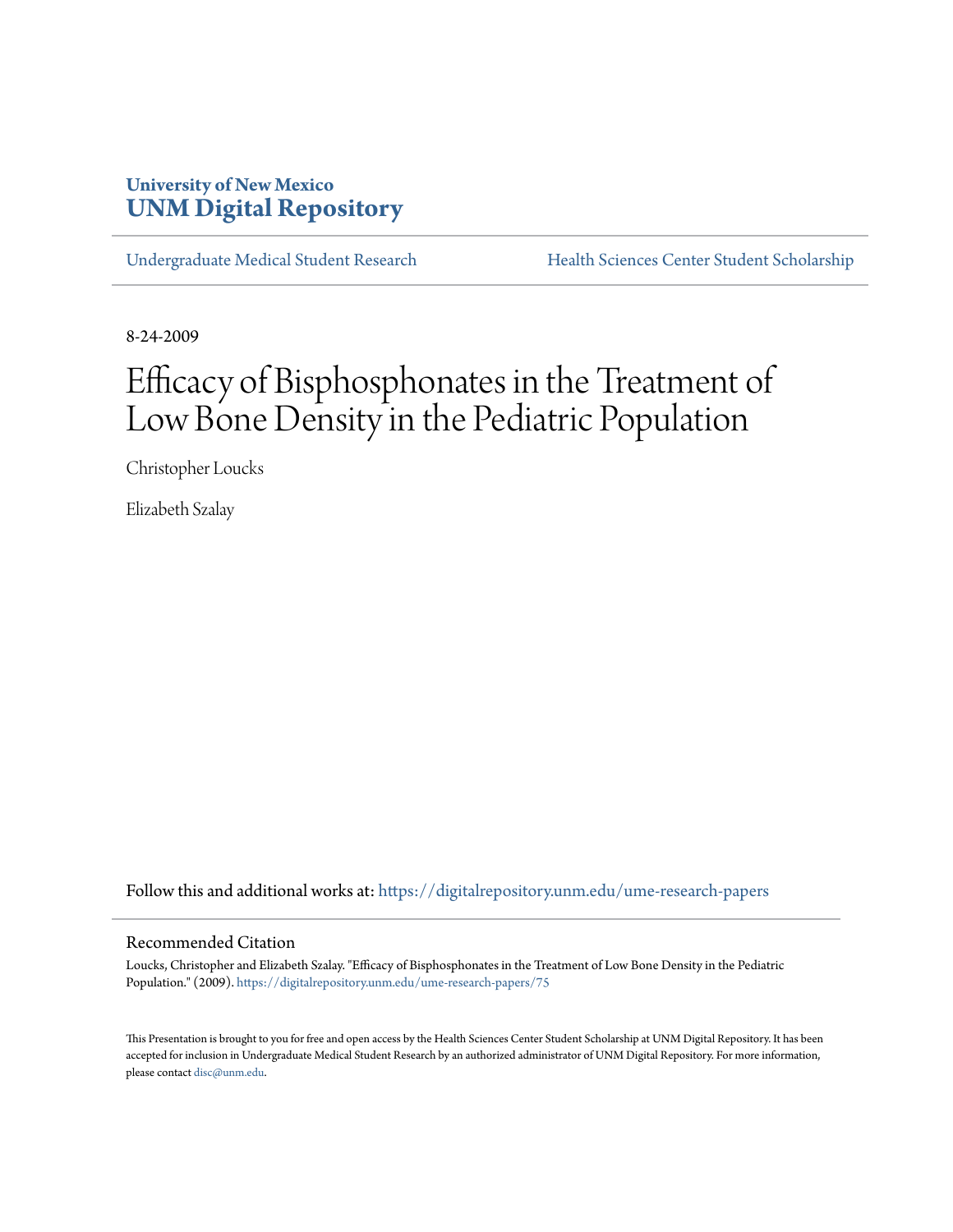# Efficacy of Bisphosphonates in the Treatment of Low Bone Density in the Pediatric Population

Christopher Loucks School of Medicine University of New Mexico

Dr. Elizabeth Szalay Department of Pediatric Orthopedics Carrie Tingley Hospital School of Medicine University of New Mexico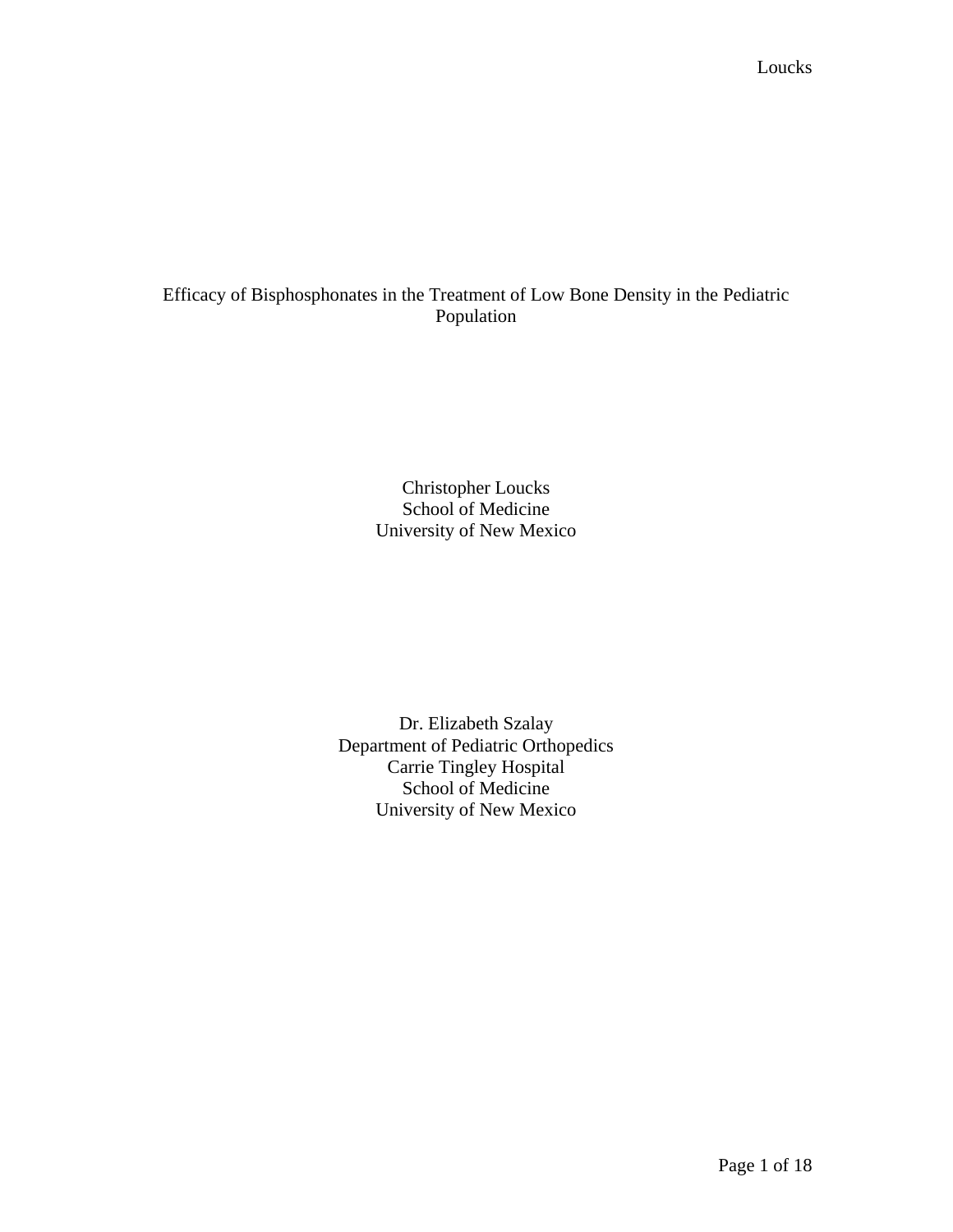#### **ABSTRACT**

Low bone density for age is becoming an increasingly recognized problem in the pediatric world. It can be a very tricky condition to properly diagnose and treat. Current treatment guidelines maintain that bisphosphonates are a last resort therapy and are not currently FDA approved for pediatric use. There is data available that supports the use of these agents in children for the treatment of low bone density, as well as secondary benefits, i.e. decreased incidence of insufficiency fractures. However, the majority of the studies includes small population sizes, they are not randomized, or are not compared to a control group. There is clearly a need for further investigation. METHODS: 36 patients from the Carrie Tingley Bone Health Center were included as treatment subjects (received IV and/or PO bisphosphonates) in this retrospective review of pre and posttreatment Dual-Energy X-Ray Absorptiometry (DXA) scans. They were compared to a control group of 30 patients, also with low bone mineral density. Statistical comparison of the differences of bone mineral density,  $g/cm^2$ , of each region scanned was done with the Mann-Whitney test. RESULTS: A statistically significant improvement over the control group was found in the lumbar region of patient's receiving treatment. Mean improvement for the lumbar region of the treatment group was 0.091  $g/cm<sup>2</sup>$ , compared to 0.032 g/cm<sup>2</sup> for the control group; P-value of 0.03. Average treatment length is 14.5 months, (range 0.5 to 53). The treatment group also demonstrated an 88% decrease in the occurrence of fractures, as well as an average 17% improvement in the R1 region of the distal femur. CONCLUSIONS: Bisphosphonate therapy led to a statistically significant improvement in BMD in the lumbar region and potentially decreases the rate of fractures.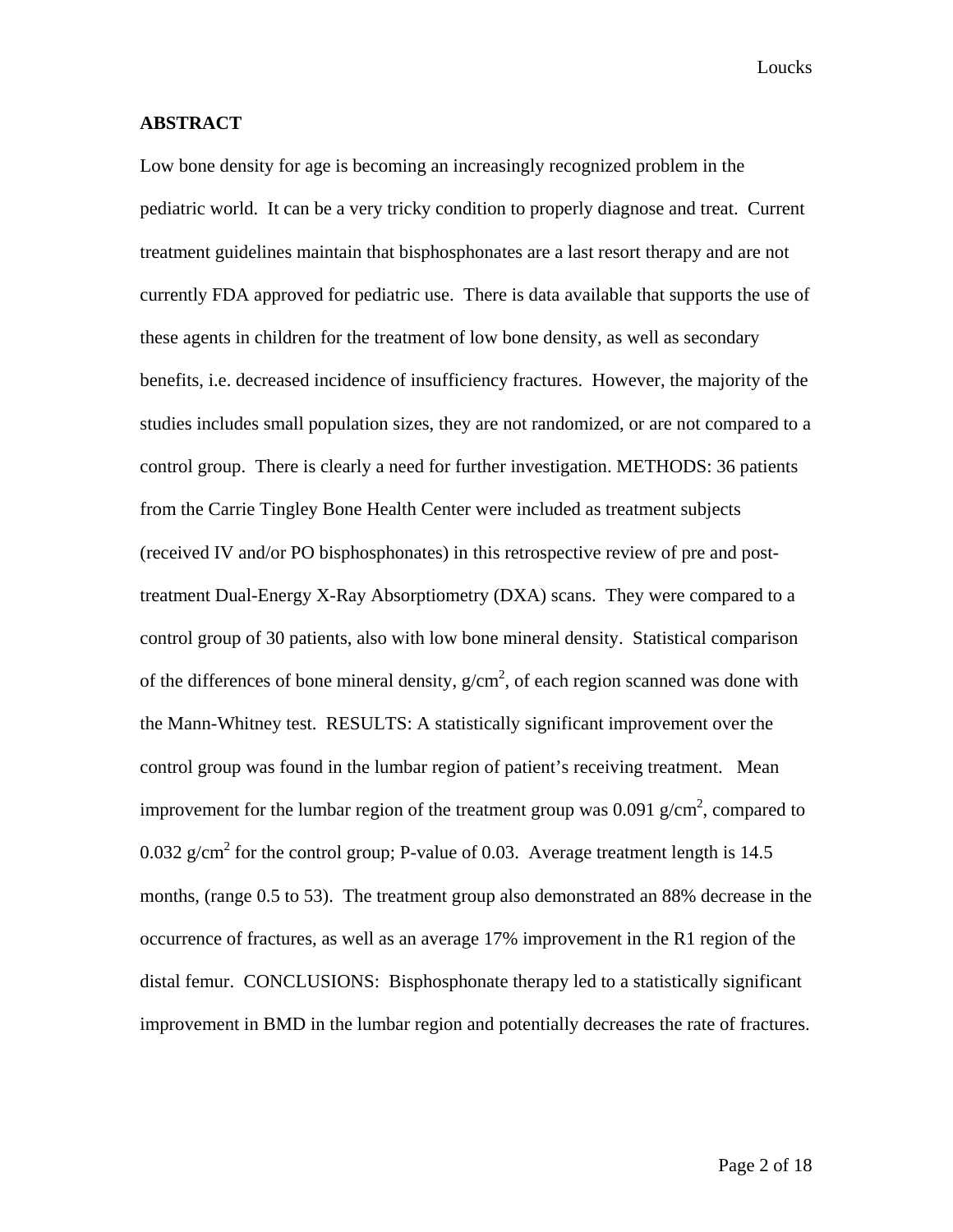#### **INTRODUCTION**

 Low bone density for age is becoming an increasingly recognized problem in the pediatric world. It can be a very tricky condition to properly diagnose and treat. It is generally considered an adult disease, but there is increasing evidence that its roots lie in childhood [3]. As Dr. Laura Bachrach states, "the foundation for lifetime skeletal health is established during childhood and adolescence [4]." Low bone density for age is defined as a DXA scan resulting in a z-score less than -2.0 SD from age and gender matched norms [2,3,15]. Pediatric osteoporosis is not defined the same as adult osteoporosis, it not only includes the definition of low bone density for age but also requires additional evidence of bone fragility such as an insufficiency fracture or fragility fracture. A fragility fracture is a fracture obtained from minimal trauma [15]. Most children, and certainly our study population, who suffer from these problems are suffering from a chronic illness and in many cases are severely debilitated.

The maintenance of bone is a dynamic process between rate of formation and resorption. During childhood and adolescence the process of formation predominates and leads to a net increase in bone mass and size [3]. Our peak bone mass is achieved in early adulthood, sometime during the third decade [2,3,4,10]. After this peak, bone mass (in an otherwise healthy individual) begins to slowly decline over the years. The rate of decline is typically constant for males and females, therefore the more bone mass a person is able to achieve earlier in life will help to lower the risk of future complications [4,8]. A potentially encouraging aspect to low bone density and bone loss in an adult is that it may have started as a failure to achieve optimal peak bone density, and this is a significant and preventable problem. Maintaining a healthy bone density and optimizing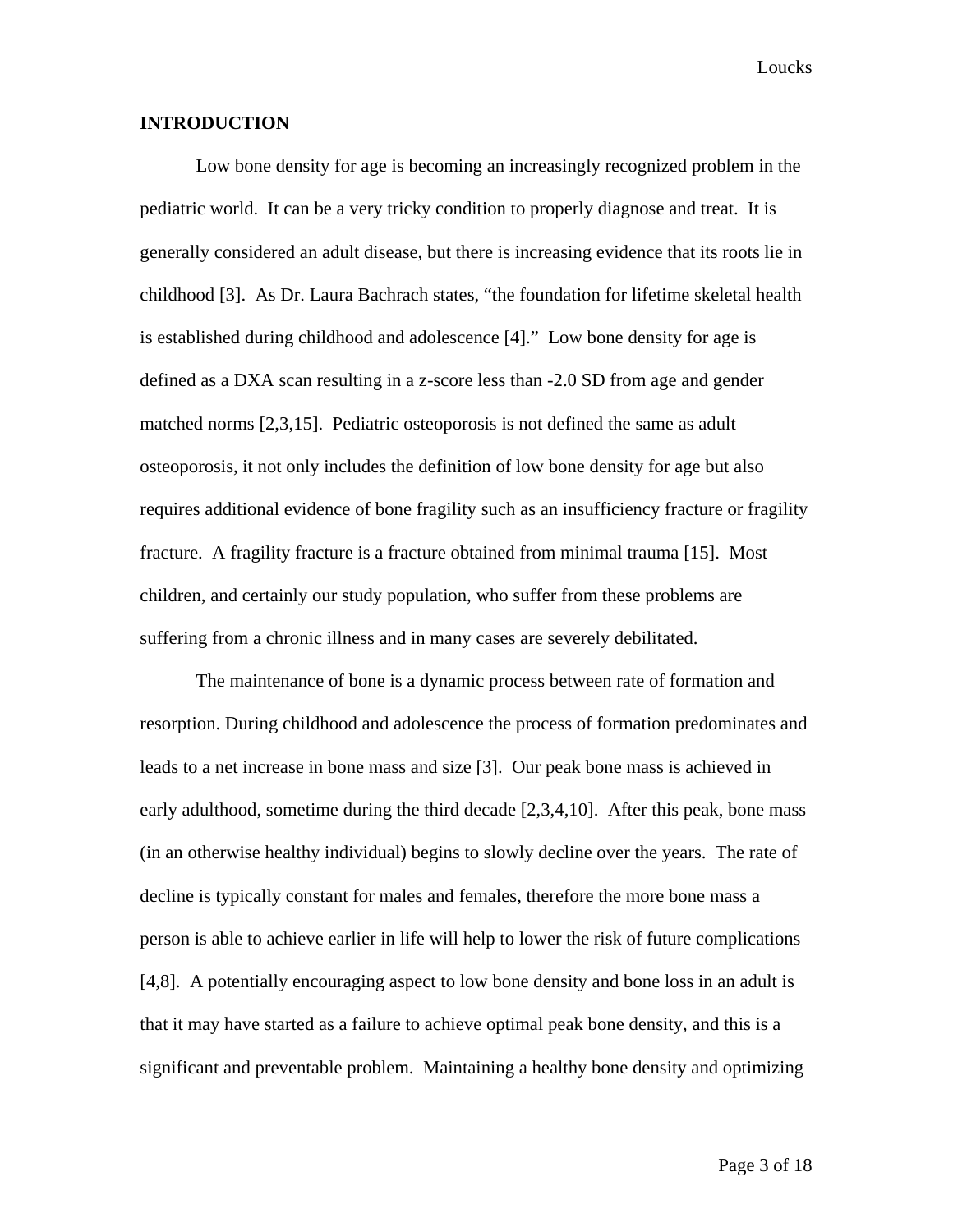your peak bone density is dependent upon both intrinsic and extrinsic factors. The intrinsic factors are unmodifiable and include genetic background, race and ethnicity, and gender [3]. The extrinsic factors are of particular importance because they are modifiable. The extrinsic factors include the following: physical activity, adiposity, diet/nutritional status, hormonal status, illness, medication exposures, excessive alcohol intake, and smoking [3,4,8,10].

Low bone density for age and pediatric osteoporosis has numerous etiologies. The children presented here are not all suffering low bone density from the same cause. Furthermore, despite the numerous illnesses associated with low bone density, not all etiologies share the same reason for their low bone density. Finding low bone density in a child does not tell you if the bone loss is accelerated or if the density is low due to a failure to gain the expected bone mineral density [14]. This difference in mechanisms has the potential to determine the therapy needed to properly treat the low bone density.

The population used in this study is comprised of children who are suffering from a chronic illness that in many cases is very debilitating. The more common etiologies of low bone density for age in our study population are associated with the following disorders: cerebral palsy, corticosteroid therapy, and anticonvulsant therapy. Each of these etiologies in our population has lead to low bone density by a particular mechanism. For example, cerebral palsy patients tend to suffer from low bone density if they are non-ambulatory. Ambulation is necessary for bone health and strength. It is the bearing of ones body weight on the skeleton that improves bone strength [2]. Children on corticosteroids, for various reasons including autoimmune disorders and immunosuppression, suffer low bone density as a side effect of this therapy and the drugs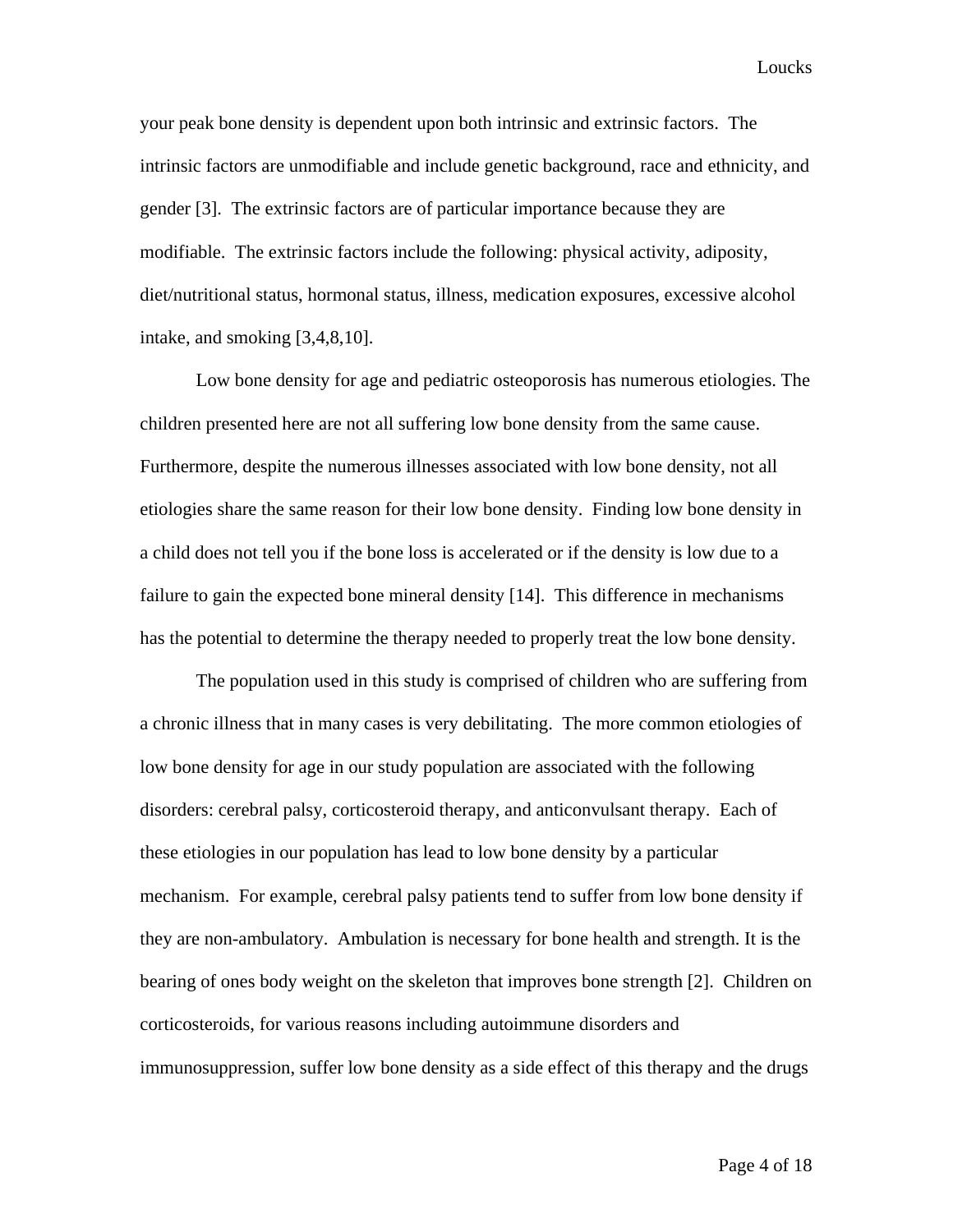overall catabolic effects [2,3]. Patients who take anticonvulsants or require multi-agent therapy for seizure control also suffer low bone density because the anticonvulsants will increase the metabolism of vitamin D [2,10], this in effect hinders its ability to increase intestinal calcium absorption and bone formation as a whole is decreased [7].

Calcium and Vitamin D are of extreme importance in the cause and treatment of patients suffering from low bone density. Calcium and Vitamin D play important roles in bone formation [3,7]. Calcium is necessary to maximize and maintain peak bone mass and to minimize bone loss during aging, therefore optimal intake is necessary [3]. Further increasing the demand for calcium are periods of rapid growth, such as infancy and adolescence [3]. Retrospective studies have shown that adequate calcium intake during childhood and adolescence was associated with a lower incidence of osteoporosis in postmenopausal women [3]. Unfortunately, similar data is unavailable for children and adolescents [2]. Nevertheless, adequate intakes of calcium and vitamin D should be provided [2]. Vitamin D is crucial for the effectiveness of calcium and its deficiency can certainly be a cause of low bone density. It is recommended that patients be treated with both calcium and vitamin D simultaneously [3,10]. Vitamin D supplementation may also be most effective for certain etiologies of low bone density [2]. Studies suggest that calcium and vitamin D supplements are an excellent place to start when treating low bone density, and additional medications should be started only when bone density does not improve on calcium and vitamin D supplementation [5].

Bisphosphonates are anti-resorptive agents used to treat low bone density in adults. Currently they are not FDA approved for pediatric use. Their mechanism of action is not completely elucidated but they reduce bone turnover by decreasing bone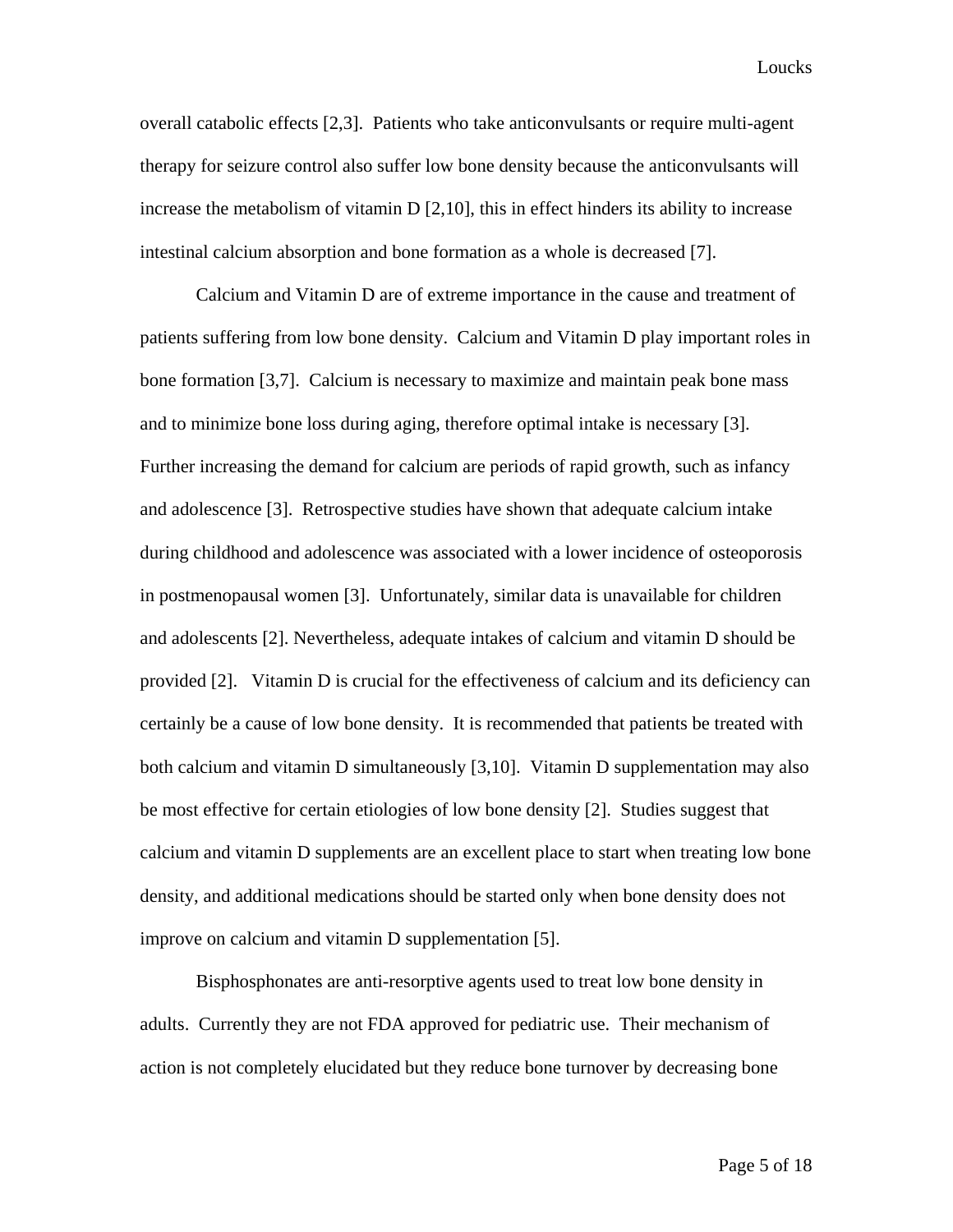resorption. They directly decrease the recruitment and function of osteoclasts and indirectly inhibit osteoclasts by stimulating osteoblasts to produce an inhibitor of osteoclast formation [2]. There is an unfortunate lack of research involving use of bisphosphonates in pediatric cases [2,13,14], most involved a very small population size and were poorly controlled. Nonetheless, small studies have shown encouraging results with the use of bisphosphonates in children. Other studies have shown that low-dose pamidronate can result in increased bone mineral density in children with a variety of conditions (including: osteogenesis imperfecta, corticosteroird therapy, idiopathic juvenile osteoporosis) [14]. This data has been considered "pilot data" and the need for additional studies has been emphasized [13,14]. The current treatment for low bone density in the pediatric population is supplementation with calcium, vitamin D and/or bisphosphonates, however sufficient data to prove efficacy is lacking.

One study in particular, by Henderson, et. al., [1], looked at the use of bisphosphonates in children with cerebral palsy. The results of this study are very encouraging as they demonstrate an improvement in bone mineral density (BMD) of 89% in the distal metaphyseal femur. His study group is small, but is randomized to include a control group. A control group is an important feature that needs to be taken into account with the pediatric population. Growing children are moving targets, so evaluating their bone mineral density requires that normal growth be accounted for; unfortunately there is an overall lack of data (other than case studies and small population sizes) that truly show an improvement [3,13]. Against comparison to a control group, we too have demonstrated improved BMD with IV or PO bisphosphonate therapy.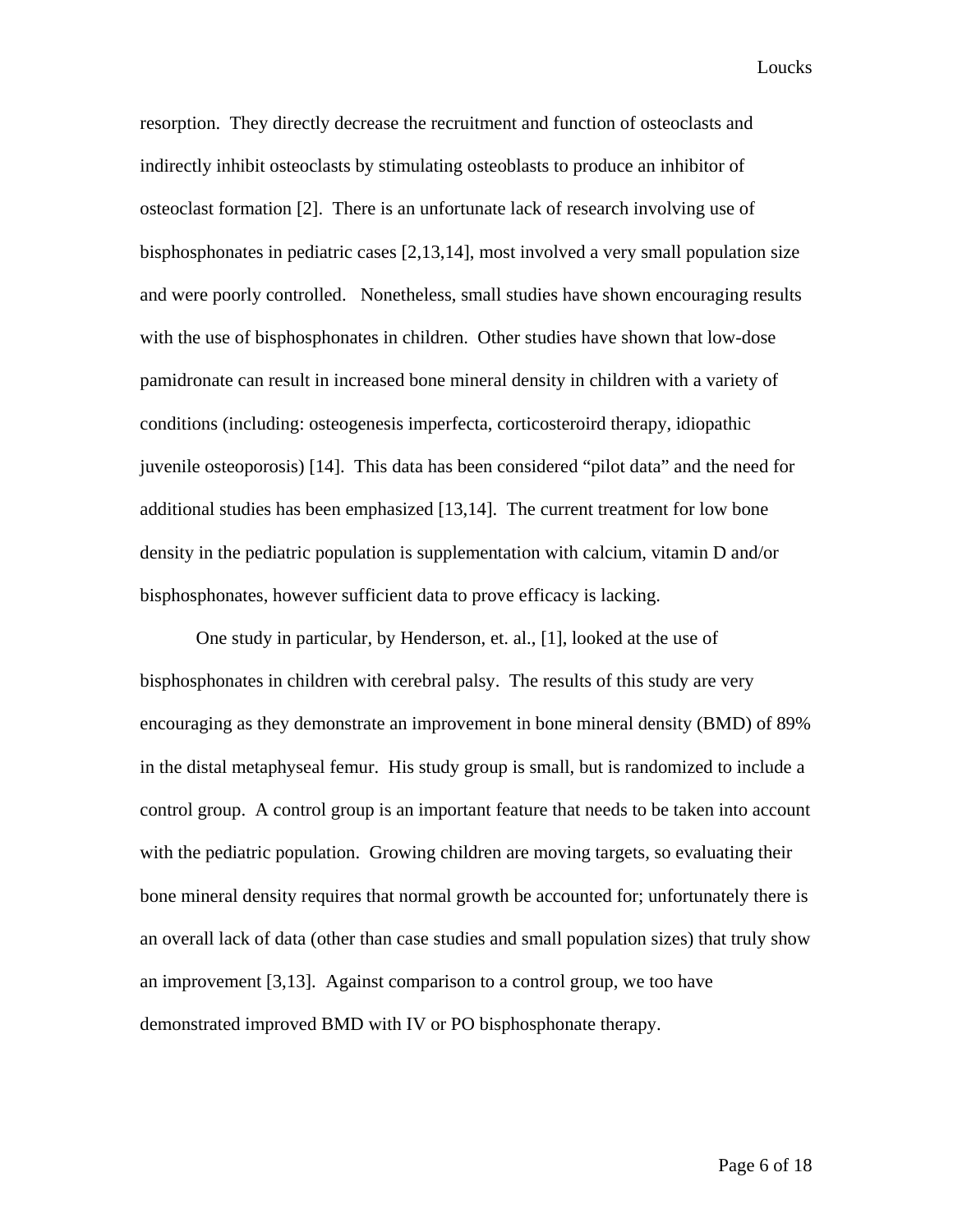#### **METHODS**

Approval was obtained from the University's internal review board to conduct a retrospective review of available data where both a pretreatment bone density scan and a post-treatment, follow up scan is performed. The subject population is the pediatric population at the Carrie Tingley Hospital (CTH) who have undergone Dual-Energy X-Ray Absorptiometry (DXA) scanning for clinical reasons, and whose scans indicated low bone density based on age matched databases used for the DXA scanning. Scans were performed between 2003 and 2008. Those included have had both their pretreatment and follow up scan performed at the Carrie Tingley Bone Health Center. Furthermore, the patients included were only those who consented to have their data used in research. All scans were performed by a certified DXA technologist using a Hologic Delphi W densitometer (Hologic, Inc, Bedford, MA) using pediatric software for the spine, hip (based on publications of Faulkner and Southard) and lateral distal femoral scan. The distal femoral scans include three regions:  $R1$  – cancellous bone,  $R2$  – mixed cancellous and cortical bone, and R3 – cortical bone. To ensure consistency between DXA scans the same machine was used for the pre and post scans.

 Data was extracted from the dictated report and included the patient's past medical history, past surgical history, current medications, supplementation, ambulatory status, fracture history and of course, the bone densities of the various regions scanned. Similarly, data for a control group was established. The control group patients met the same inclusion criteria as the treatment group. Efforts were made to form a control group of patients whose primary medical conditions mirrored those of the treatment group.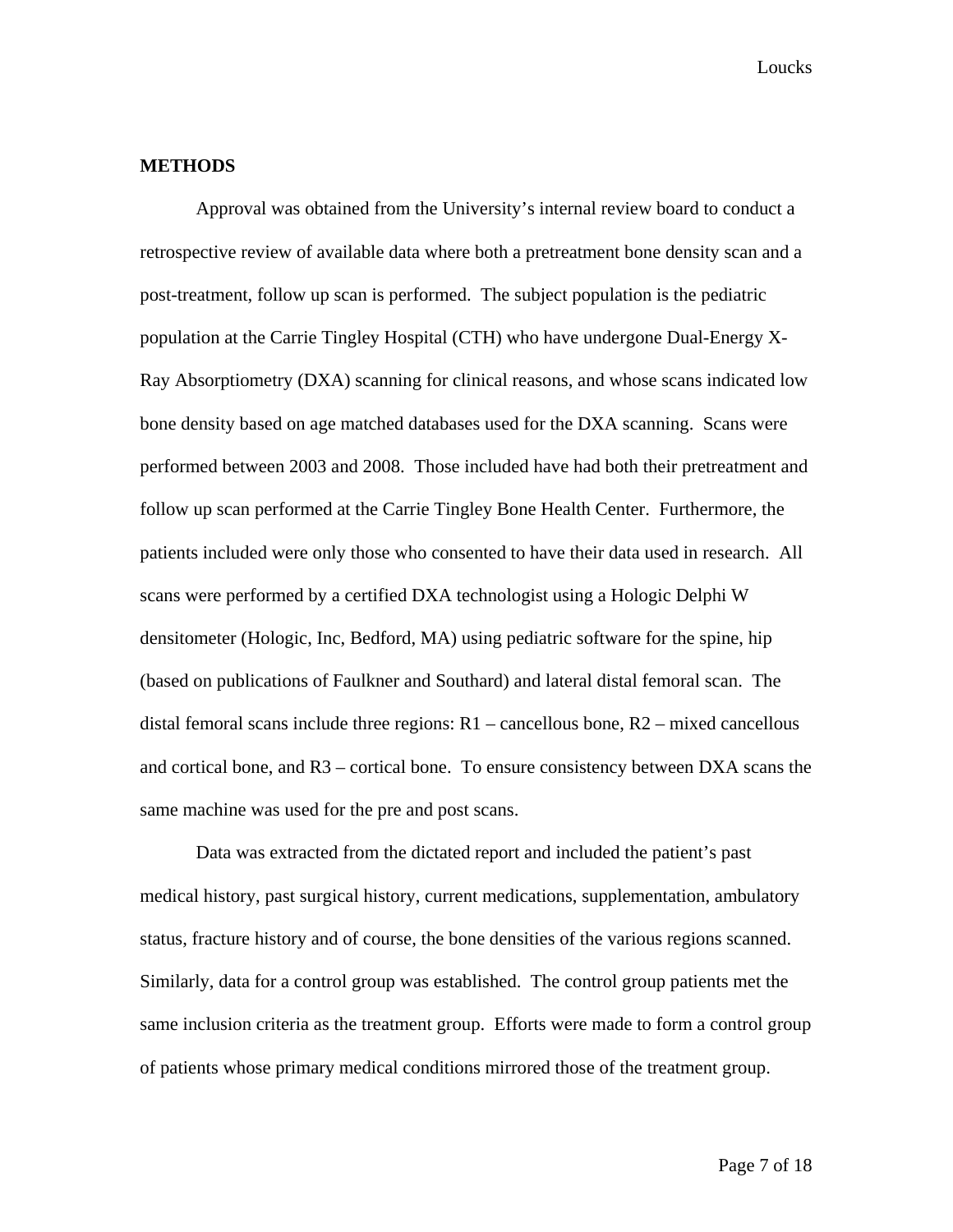Again, patients eligible for inclusion in the control group were those who consented for their data to be used in research.

 A comparison of each region scanned was done and the difference in bone mineral density between the pretreatment and post treatment scan was recorded. The difference reflects the changes in bone mineral density,  $g/cm^2$ , over the interval. This was done for all regions scanned. It was the difference of each region that underwent statistical analysis.

 Summary statistics were calculated using standard methods. Mean bone mineral density values were compared for treatment and non-treatment groups using the Mann-Whitney test. All calculations were performed on an Intel Pentium-based microcomputer with a clock speed of 1.8 GHz. Statistical calculations were made with Statgraphics Centurion XV version 15.2.06 (StatPoint, Inc., Herndon, VA). Data management was carried out using Microsoft Excel 2002 (Microsoft Corporation, Redmond, WA). Two tailed tests and a Type I error rate of 0.05 were employed throughout.

#### **RESULTS**

 Forty-three patients were identified as candidates for inclusion in the treatment group. At the end of the study period there were 36 patients with data available for analysis. Of the initial 43 identified, 4 patients who received treatment did not have a follow-up scan available. Two patients did not have the correct medical record number recorded and their data was unable to be retrieved. One patient's record was too unclear to determine a treatment period and was thought to be too unreliable for inclusion. The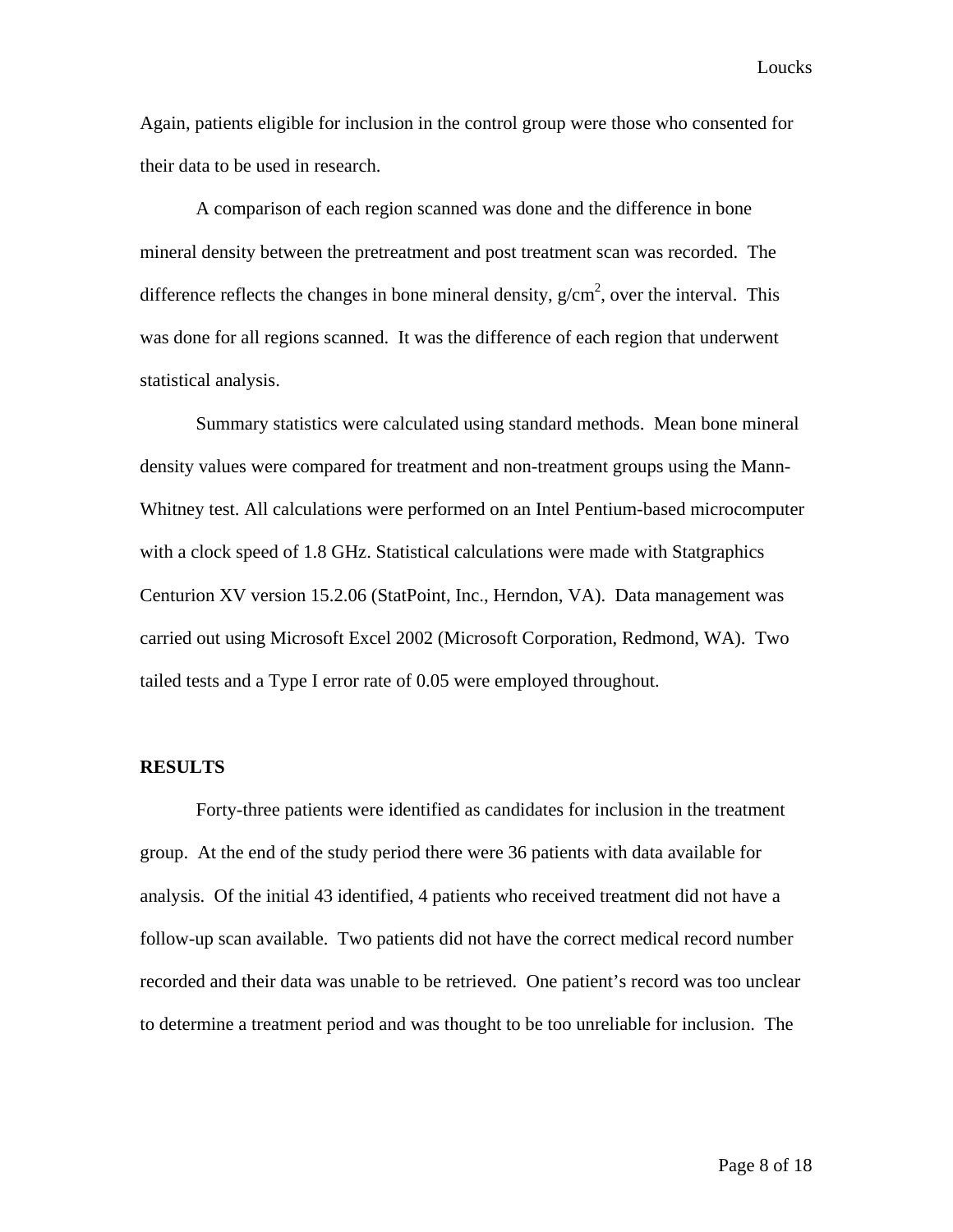control group is made up of 30 patients who were identified to have low bone mineral density and similar medical histories as those comprising the treatment group.

 The patient's included in the treatment group have the following characteristics. The average age of the patients is 11.9 years old, with a range from 2yrs to 21years old. The average treatment length is 14.5 months, with a range from 0.5 to 53 months. The average interval between DXA scans is 16 months, with a range from 4 to 42 months. The bisphosphonate therapy received was either alendronate (PO) or pamidronate (IV). Twenty-seven patients received solely alendronate therapy, 5 patient's received only pamidronate therapy, 3 patient's began alendronate therapy and were switched to pamidronate therapy and 1 patient was begun on pamidronate therapy and switched to alendronate. The control group has an average age of 9.2 years old, with a range from 1 to 16 years old. The average interval between DXA scans for the control group is 17.9 months, with a range from 6 to 44 months. Please see Table 1 for a more in depth comparison of the treatment and control groups.

The most common medical conditions found in the patients comprising the treatment group are cerebral palsy with a seizure disorder and osteogenesis imperfecta and other dysplastic syndromes. For the control group, the most common medical conditions for these patients are cerebral palsy with seizure disorder and long-term corticosteroid therapy and malignancy. Please see Table 2 for a comparison of the patient's medical histories.

Results of the comparison of the difference in bone mineral density,  $g/cm^2$ , of the multiple regions scanned yields the following result. The only region of the treatment group found to have a statistically significant improvement over that of the control group,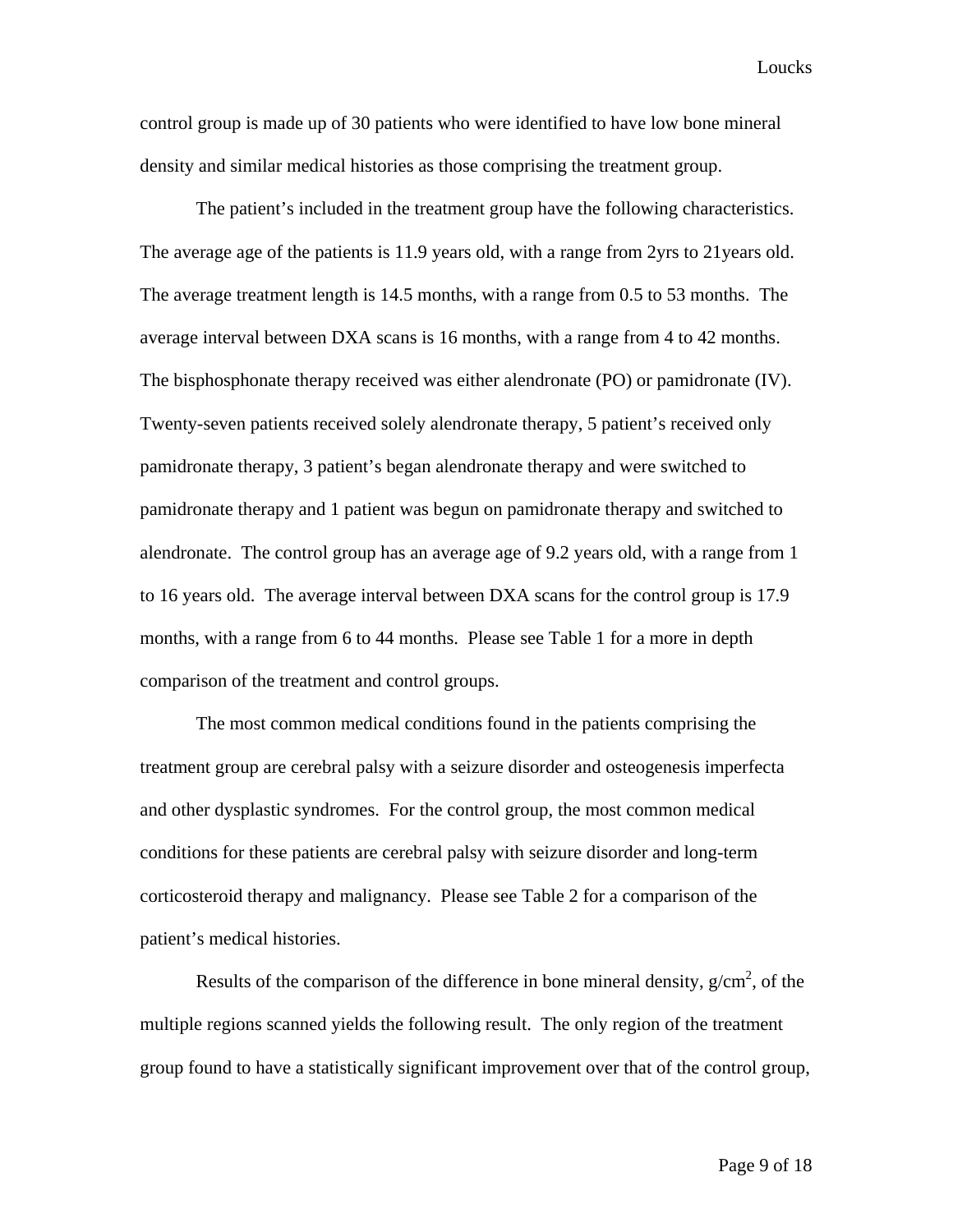was the lumbar region. Mean improvement (difference of BMD in pre/post scan) for the lumbar region of the treatment group was 0.091  $g/cm^2$ , compared to 0.032  $g/cm^2$  for the control group; P-value of 0.03. The remaining regions compared did not demonstrate any statistically significant improvements in BMD in the treatment group compared to the improvements made by the control group. Please see Table 3 for a summary of the mean improvements of each region. Table 3 also presents the average percent change for each region scanned for both groups. This calculation is a straight average of all the results available in each group for each region. The percent change was not used in any statistical analysis.

#### **DISCUSSION**

It has been found that the most useful regions for interpretation on pediatric DXA scans are the distal femora and the lumbar region [15]. As the results to this study would indicate, there was a statistically significant improvement in the lumbar region of the treatment group. This would suggest that bisphosphonate treatment was of benefit to these patients; that the improvement seen was more than expected for bone mineral density increases related to normal growth. This is established by the comparison to the control group, a group of children with similar medical histories, but whose increases in bone mineral density are best explained by growth. An important point of discussion is necessary for this result. The number of patients in the control group who were receiving long-term corticosteroid therapy was much greater than that of the treatment group, (4 patients in the treatment group versus 11 in the control group). This is important because the decreases in bone mineral density associated with corticosteroids are most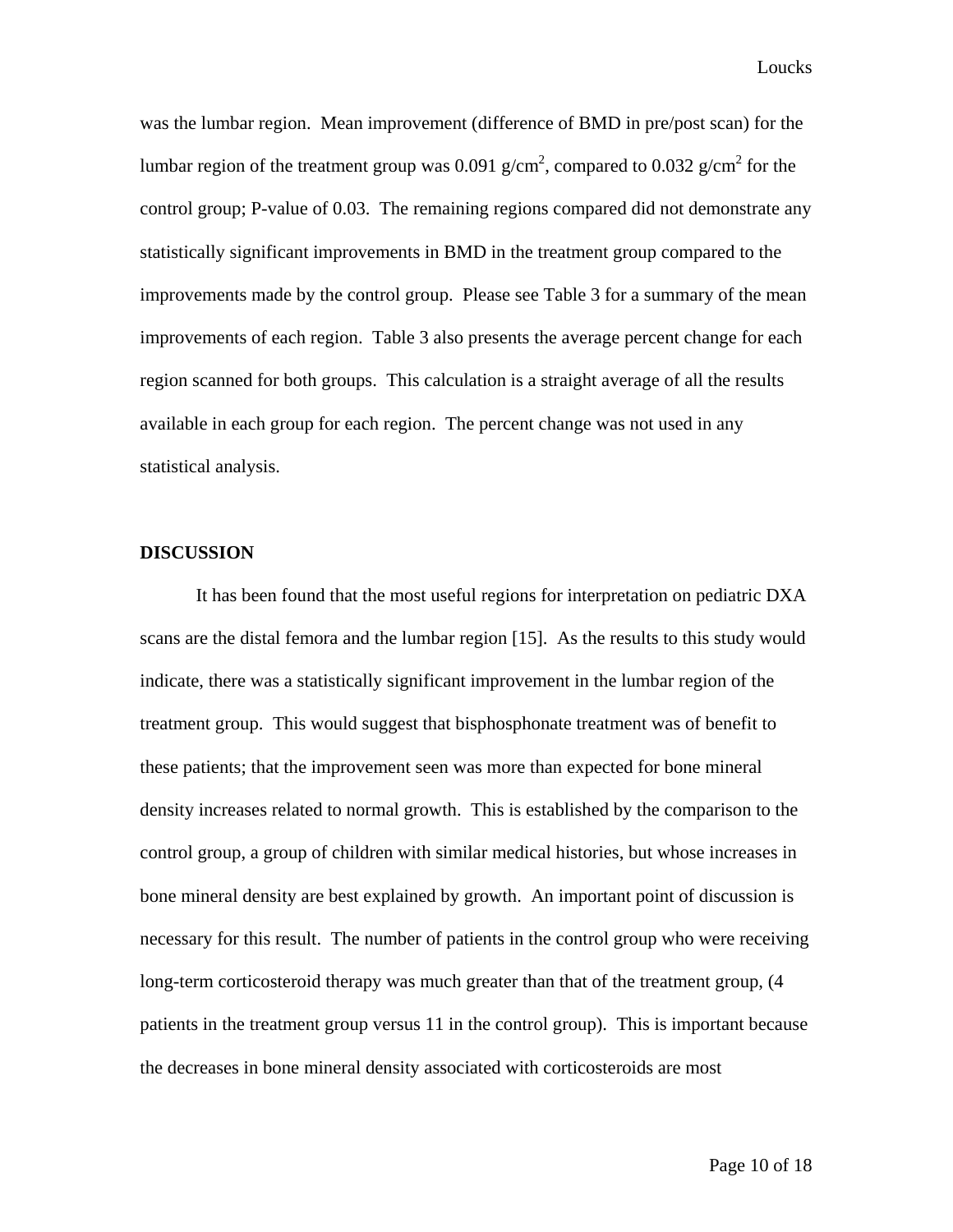pronounced in the spine. This makes true interpretation of the results more difficult, as it is possible the improvement the treatment group demonstrated was confounded by the expected losses in the lumbar regions of a high percentage of the control group.

 Although none of the other regions studied may have shown statistically significant improvements, that might suggest more BMD was gained than expected for growth, there is evidence that would still support the use of these agents in the pediatric population. If the average percent changes were looked at for each region, with specific focus on the distal femora, the treatment group experienced greater changes almost across the board. This too is hard to definitively say if normal growth or intervention is the primary cause of improvement. When bisphosphonates are used it is evidenced by the presence of a "bisphosphonate stripe" in the DXA scan [15]. Most commonly seen in the R1 region of the distal femur[15]. The scans of the vast majority of the patient's did comment on the presence of this strip. This is also seen by the large percent improvement of the R1 region alone, combined left and right of 17.4% versus 1.1% in the control. The R2 and R3 regions also show higher percent changes, but not to the same significance. This leads me to believe that the improvements seen in the patients who received therapy were not due to normal growth alone, but are a direct effect of bisphosphonate therapy.

 In the treatment group, review of the patient's record demonstrated that the two main indications for initiation of bisphosphonate therapy are, (1) the history of insufficiency fractures or (2) the patient has had serial scans demonstrating a loss of bone mineral density. Generally, the loss was significant enough to place the patient at great risk of fragility fractures. This history suggests that many of the patients were not staying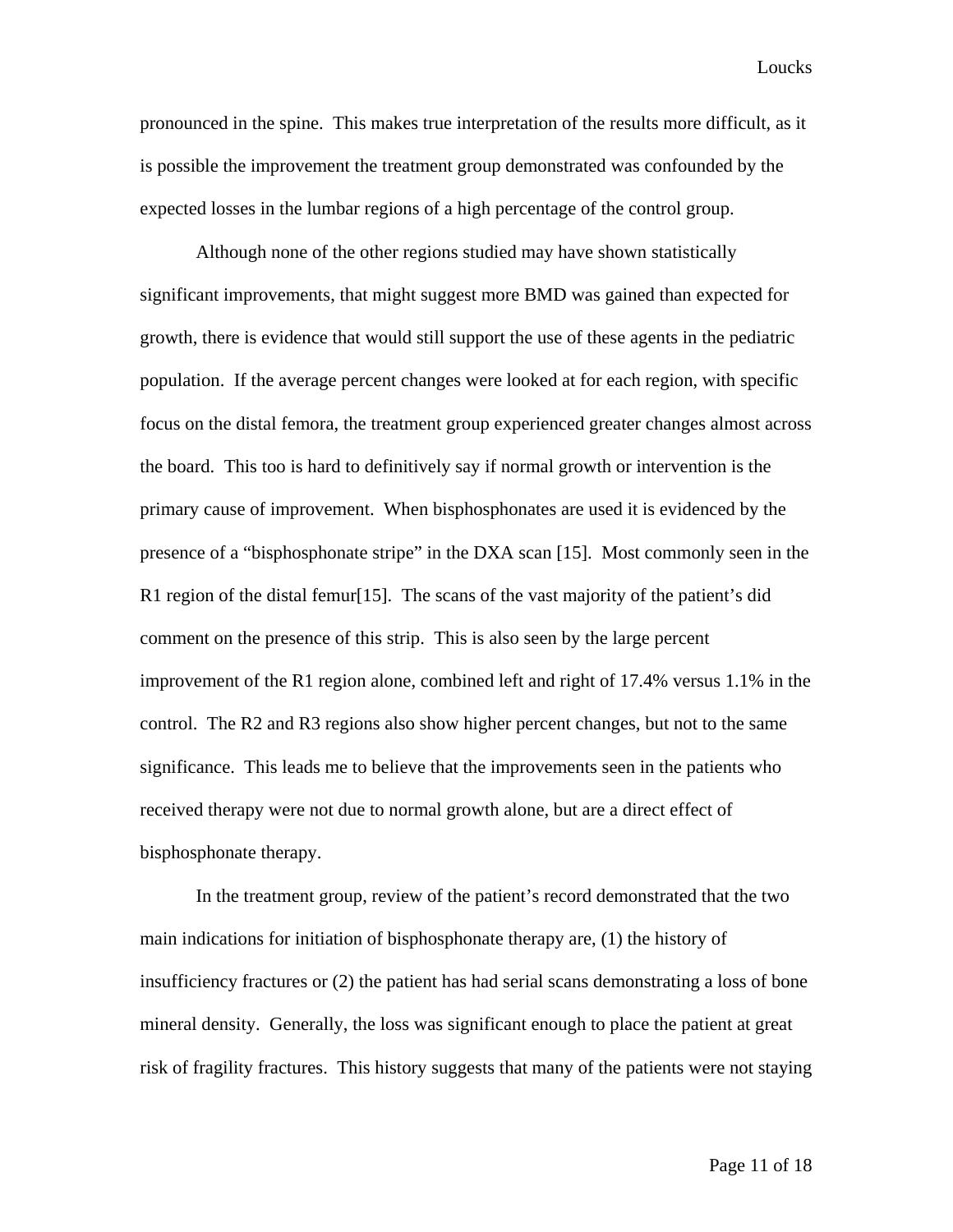with a normal growth curve, demonstrated in the reports by worsening z-scores. With the results indicating overall improvement in the BMD of the patients on therapy, it would be favored that the bisphosphonates were in part responsible.

 Another important variable in the characteristics of the treatment versus the control group is the ambulatory status of the patients. The majority, 56%, of the treatment group is non-ambulatory. This has profound influence on a person's BMD, as weight-bearing activity promotes increased BMD. The control group is 63% ambulatory, almost double that of the treatment group (36.1% ambulatory). This important difference could potentially minimize the observed effect of bisphosphonate therapy in a larger nonambulatory population.

 Limitations to the study include a restricted patient population available for study, the retrospective chart review format, and the reliance on patient recall, mainly patient caregiver recall, for some of the data obtained. The limited study population for both groups stems from the inclusion of only "Blue Star" patients, again that is those who consented to have their data used in research. A larger treatment group certainly exists at Carrie Tingley Hospital. The retrospective nature of the study did not allow active pursuit of patient compliance with treatment and follow-up DXA scanning. The patient's caregiver recall of medications and supplementations is another area were inherent limitations exist. For example, the data on those receiving calcium and/or vitamin D supplementation was recorded from the DXA report, which reflects the patient survey done prior to the scan. The majority of patients simply stated, "yes/no" or left the section blank. This made it impossible to know frequency and dosing of these supplements. If the section was left blank, it was assumed that no supplementation was being given. Best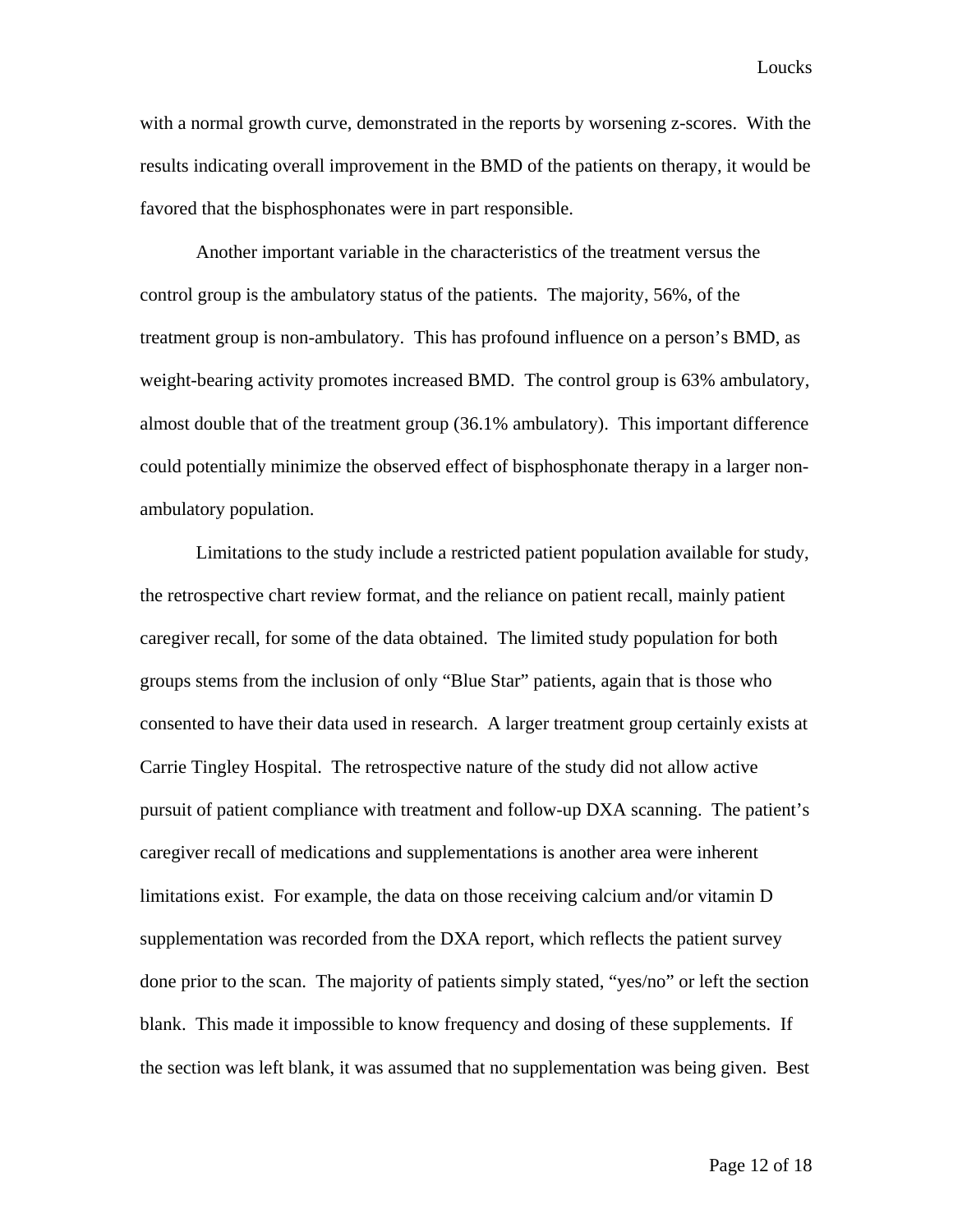efforts were made to identify true treatment intervals by reviewing the patient's medication histories and review of primary care physician notes.

Furthermore, there was no randomization to who received treatment or at what dosing. The dose of the bisphosphonate was determined by the treating physician and was generally weight based and different for all subjects. The only consistency was the use of a 1ml/kg dosing of the IV pamidronate therapy.

One important result discovered that could be a result of the bisphosphonate therapy was the incidence of fractures in the treatment patients, both before and after receiving therapy. There is a study done by Sholas, et al., [17] that also supports this conclusion, as his data demonstrates that those who received oral alendronate therapy displayed a decrease rate of fractures after receiving the therapy. Twenty-nine of 36 patients had a fracture history prior to starting bisphosphonate therapy. Of these 29 patients, 25 of them were classified as pathologic, insufficiency fractures. This was obtained also from the patient's DXA report and other clinic notes. After receiving therapy, 3 patients were noted to have experienced further fractures over the interval studied. One of the patients was then changed from PO to IV therapy, but it is unknown if any further fractures were suffered. This demonstrates that 88% of patients who received treatment did not suffer further pathologic fractures. This is important, as it would lead to an improved quality of life for the patient.

The results to this study are not without clinical implications. Despite the fact that a statistically significant improvement was not seen in all regions studied, secondary measures would suggest usefulness in this population. The results demonstrate a benefit on reduction of the rate of fractures these patients are experiencing. As stated previously,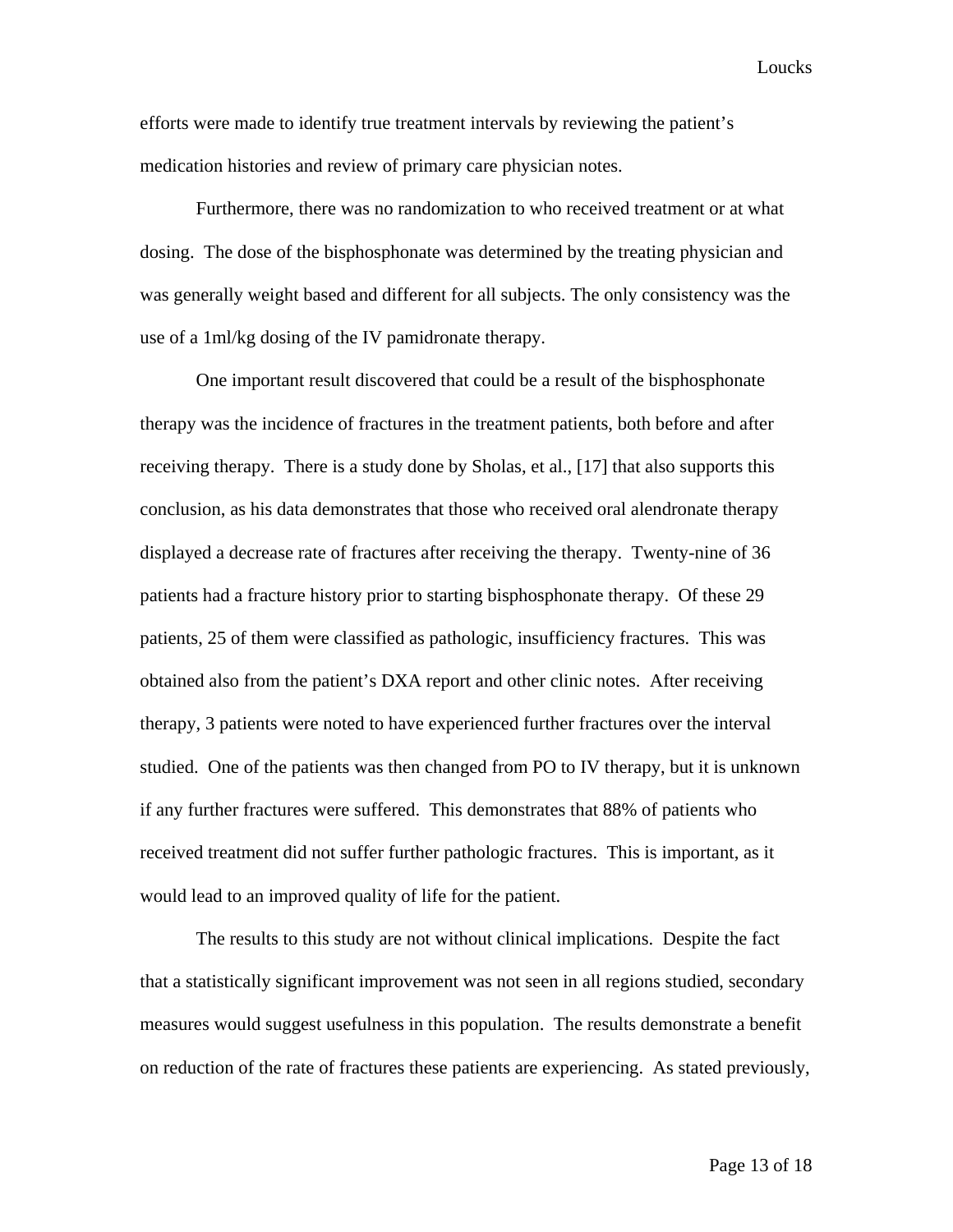one of the current reasons to begin bisphosphonate therapy is a history of insufficiency fractures. Bisphosphonate therapy appears to work to prevent future fractures. However, further investigation on the efficacy is needed, especially with larger study populations. Studying these agents in a more controlled environment, i.e. one where compliance and medication administration is optimized and reliable, as well as optimization of calcium and vitamin D administration. Comparatively, a low percentage of the treatment group was receiving calcium and vitamin D supplementation. Calcium supplementation was reported in 56% of the treatment group versus 70% of control group. Vitamin D supplementation was reported in 3% of the treatment group versus 27% of the control. The magnitude of the affect this difference has made on the results of this study is uncertain. Nevertheless, bisphosphonate use in the pediatric population can provide important quality of life outcomes, with demonstrated improvements in bone mineral density.

#### **ACKNOWLEDGMENTS**

Special thanks would like to be made to the following individuals for their assistance in the completion of this study. Jude McMullan, Administrative Assistant to Dr. Szalay, for her help in identifying patients and day-to-day trouble shooting. Also to Dr. Dan Tandberg, professor emeritus in the Department of Emergency Medicine, for his help with the statistical analysis of the results.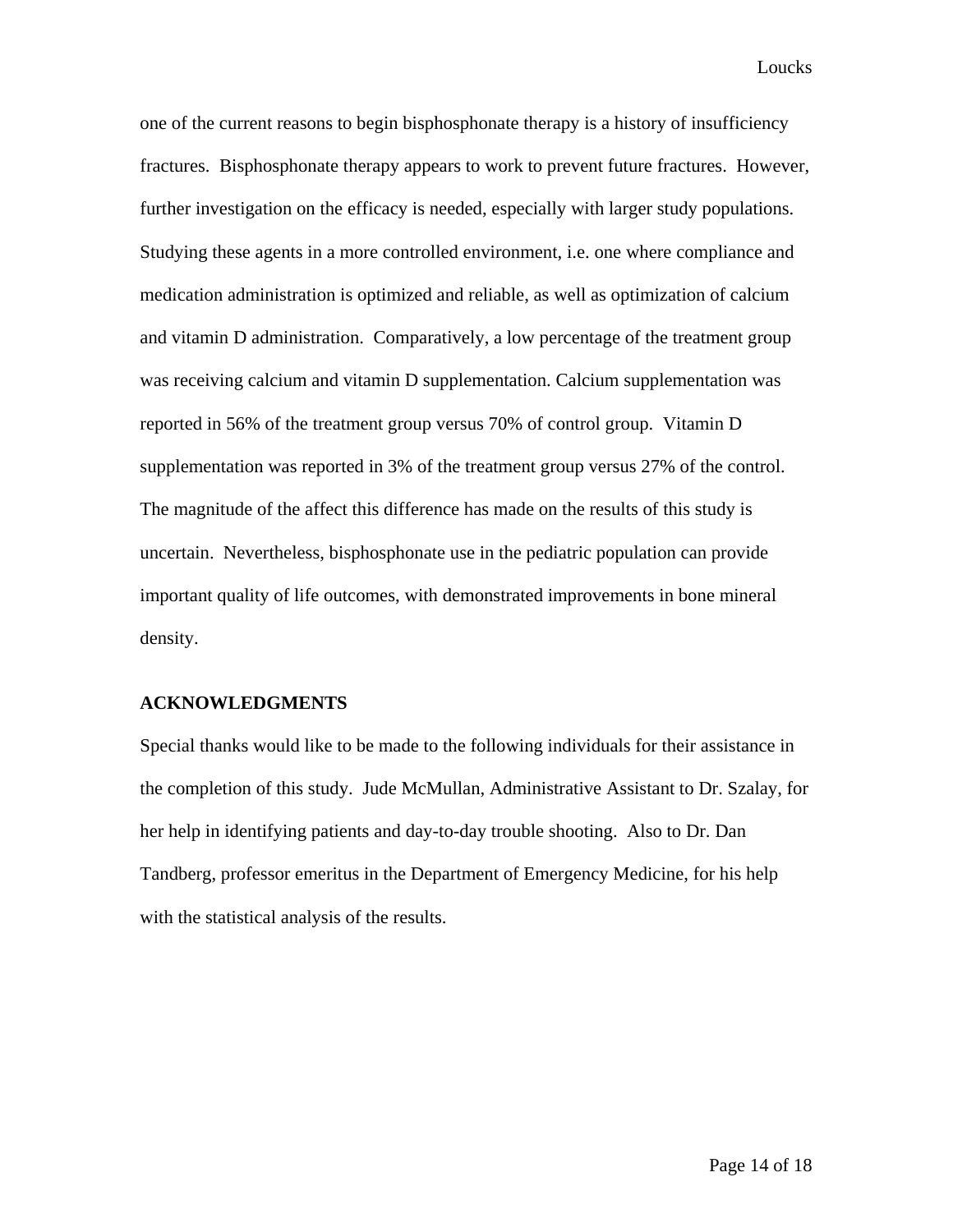## **REFERENCES**

1. Henderson, Richard C., et al. Bisphosphonates to treat osteopenia in children with quadriplegic cerebral palsy: A randomized, placebo-controlled clinical trial. Journal of Pediatrics 2002 Nov; 141 (5).

2. Baroncelli GI, Bertelloni S, Sodini F, Saggese G. Osteoporosis in Children and Adolescents: Etiology and Management. Pediatric Drugs 2005: 7 (5); 295-323.

3. Steelman J, Zeitler P. Osteoporosis in Pediatrics. Pediatrics in Review 2001; 22 (2): 56-65.

4. Bachrach, Laura K. Osteoporosis and Measurement of Bone Mass in Children and Adolescents. Endocrinology and Metabolism Clinics of North America 2005; 34: 521- 535.

5. Horlick, Mary, et al. Prediction Models for Evaluation for Total-body bone Mass With Dual-Energy X-Ray Absorptiometry Among Children and Adolescents. PEDIATRICS 2004 Sept; 114 (3): 337-345.

6. Ellis, KJ et al. Z score prediction model for assessment of bone mineral content in pediatric diseases. J Bone Miner Res 2001 Sept; 16 (9): 1658-64.

7. Chesney, Russell W. "Chapter 691- Bone Structure, Growth, and Hormonal Regulation." Behrman: Nelson Textbook of Pediatrics,  $17<sup>th</sup>$  Ed. Elsevier Saunders 2004.

8. DiVasta AD, Gordon CM. Bone Health in Adolescents. Adolescent Medicine Clinics 2006; 17: 639-652.

9. Unal E, Abaci A, Bober E, Buyukgebiz A. Efficacy and safety of oral alendronate treatment in children and adolescents with osteoporosis. Journal of Pediatric Endocrinology and Metabolism 2006 Apr; 19 (4): 523-8.

10. Loud KJ, Gordon CM. Adolescent Bone Health. Arch Pediatr Adolesc Med. 2006; 160: 1026-1032.

11. Ott, Susan M. Editorial: Long-Term Safety of Bisphosphonates. Journal of Clinical Endocrinology and Metabolism 2005 Mar; 90 (3): 1897-9.

12. Di Leo G, Neri E, Ventura A. Using pamidronate for osteoporosis. The Journal of Pediatrics 2004 May; 144 (5): 689-90.

13. Henderson, Richard. Low doses of pamidronate for the treatment of osteopenia in non-ambulatory children. Developmental Medicine & Child Neurology 2006; 48: 708.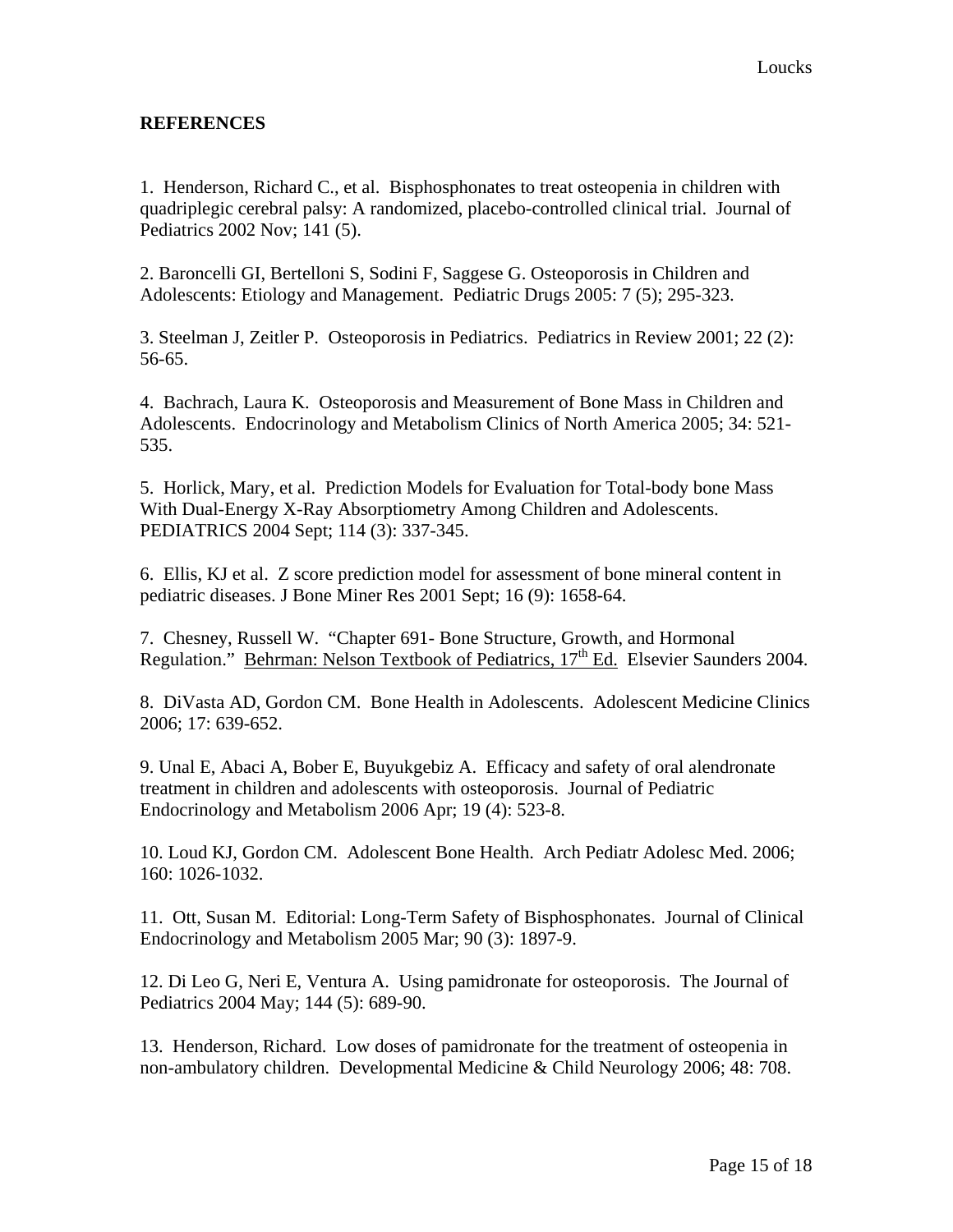14. Bachrach LK, Gandrud LM. When to use bisphosphonates. The Journal of Pediatrics 2004 Feb: 144 (2): 285.

15. Szalay EA, Hariman D. Adapting Pediatric DXA Scanning to Clinical Orthopaedics. Journal of Pediatric Orthopaedics 2006; 26 (5): 686-690.

16. Khan AA, et al. Standards and Guidelines for Performing Central Dual-Energy X-Ray Absorptiometry in Premonopausal Women, Men, and Children. Journal of Clinical Densitometry 2004; 7 (1): 51-63.

17. Sholas M, Tann B, Gaebler-Spira D. Oral Bisphosphonates to Treat Disuse Osteopenia in Children With Disabilities: A Case Series. Journal of Pediatric Orthopaedics 2005; 25 (3): 326-331.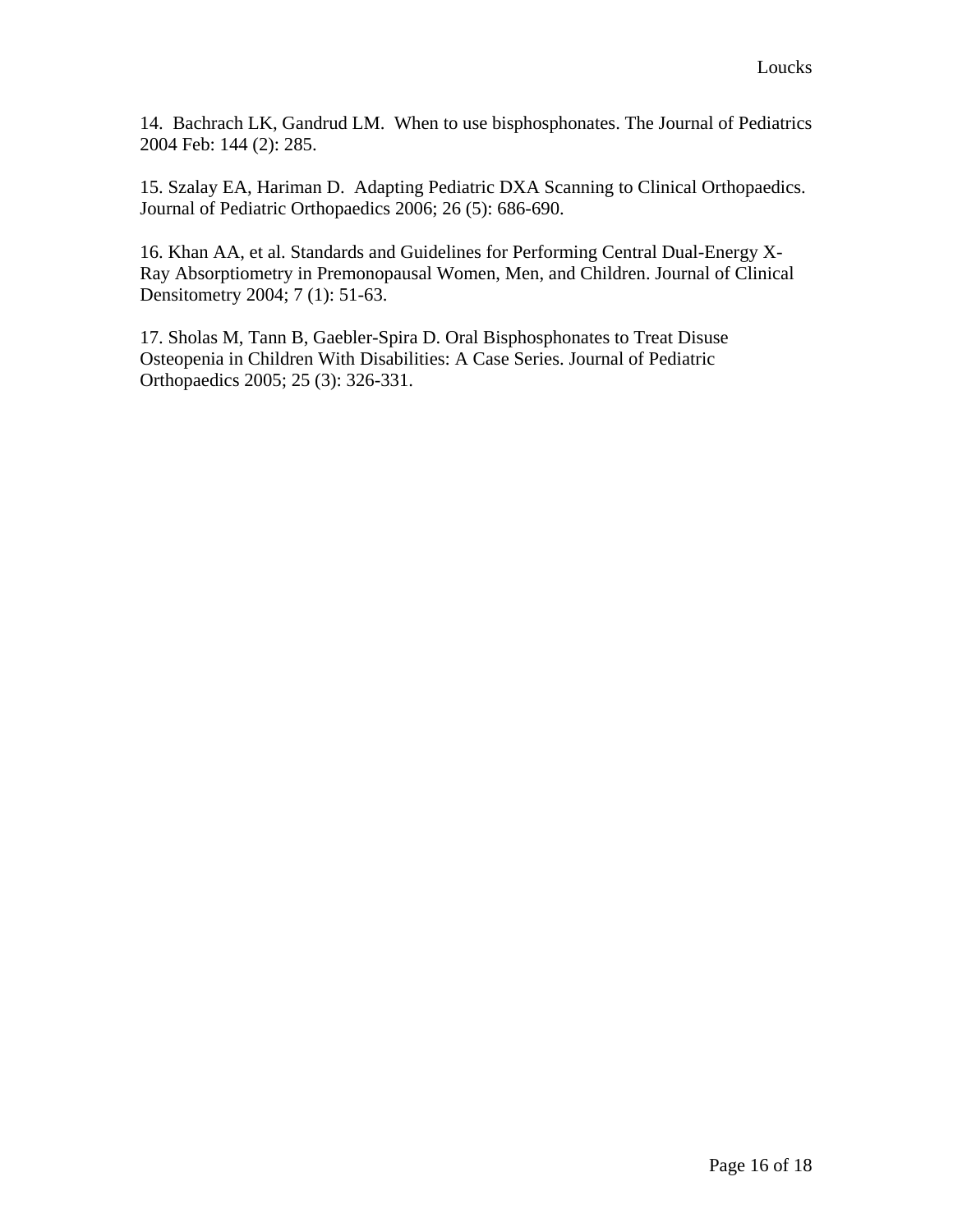# **TABLES**

|                               | <b>Treatment Group</b>    | <b>Control Group</b>      |  |  |
|-------------------------------|---------------------------|---------------------------|--|--|
| Avg Age, yrs (range)          | $11.9, (2-21)$            | $9.2, (1-16)$             |  |  |
| Gender                        | Male: 56%, (20/36)        | Male: 57%, (17/30)        |  |  |
|                               | Female: 44%, (16/36)      | Female: 43%, (13/30)      |  |  |
| <b>Avg Treatment Length,</b>  | $14.5, (0.5-53)$          | N/A                       |  |  |
| months (range)                |                           |                           |  |  |
| <b>Avg Interval between</b>   | $16, (4-42)$              | $17.9, (6-44)$            |  |  |
| DXA scan, months (range)      |                           |                           |  |  |
| <b>Ambulatory Status</b>      | Yes: $36.1\%$ , $(13/36)$ | Yes: $63.3\%$ , $(19/30)$ |  |  |
|                               | No: $55.6\%$ , $(20/36)$  | No: $33.3\%$ , $(10/30)$  |  |  |
|                               | Minimal: 8.3%, (3/36)     | Minimal: 3.3%, (1/30)     |  |  |
| % With Pathologic             | $69.4\%, (25/36)$         | $13.3\%, (4/30)$          |  |  |
| Fracture, (#)                 |                           |                           |  |  |
| $%$ With Gastric Tube, $(\#)$ | 41.7%, $(15/36)$          | $20\%, (6/30)$            |  |  |
| % With Calcium                | 55.6%, (20/36)            | 70%, $(21/30)$            |  |  |
| supplementation, $(\#)$       |                           |                           |  |  |
| % With Vit. D                 | $2.8\%, (8/36)$           | $26.7\%, (8/30)$          |  |  |
| supplementation, $(\#)$       |                           |                           |  |  |
| % Taking Multivitamin         | $63.9\%, (23/36)$         | 53.3%, (16/30)            |  |  |
| supplementation, $(\#)$       |                           |                           |  |  |
| % Taking other dietary        | 36.1%, (13/36)            | 53.3%, (16/30)            |  |  |
| supplementation, $(\#)$       |                           |                           |  |  |

### **Table 1. Comparison of Treatment and Control Groups**

# **Table 2. Included Patient's Medical Histories, # of patients**

|                            | <b>Treatment Group*</b> | Control Group** |  |  |
|----------------------------|-------------------------|-----------------|--|--|
| <b>Cerebral Palsy</b>      |                         |                 |  |  |
| <b>Seizure Disorder</b>    |                         |                 |  |  |
| <b>Cerebral Palsy with</b> |                         | h               |  |  |
| <b>Seizure Disorder</b>    |                         |                 |  |  |
| Osteogenesis Imperfecta    |                         |                 |  |  |
| and other Dysplastic       |                         |                 |  |  |
| syndromes                  |                         |                 |  |  |
| <b>Paralysis</b>           |                         |                 |  |  |
| Corticosteroid therapy or  |                         |                 |  |  |
| <b>Malignant Processes</b> |                         |                 |  |  |
| <b>Other</b>               |                         |                 |  |  |

**\***Sum of patients is 37; one patient was included in both the CP and paralysis group \*\*Sum of patients is 34; 1 patient is both seizure and autoimmune, 1 patient is seizure and other, 1 patient is CP and paralysis, and 1 is both autoimmune and dysplasia.